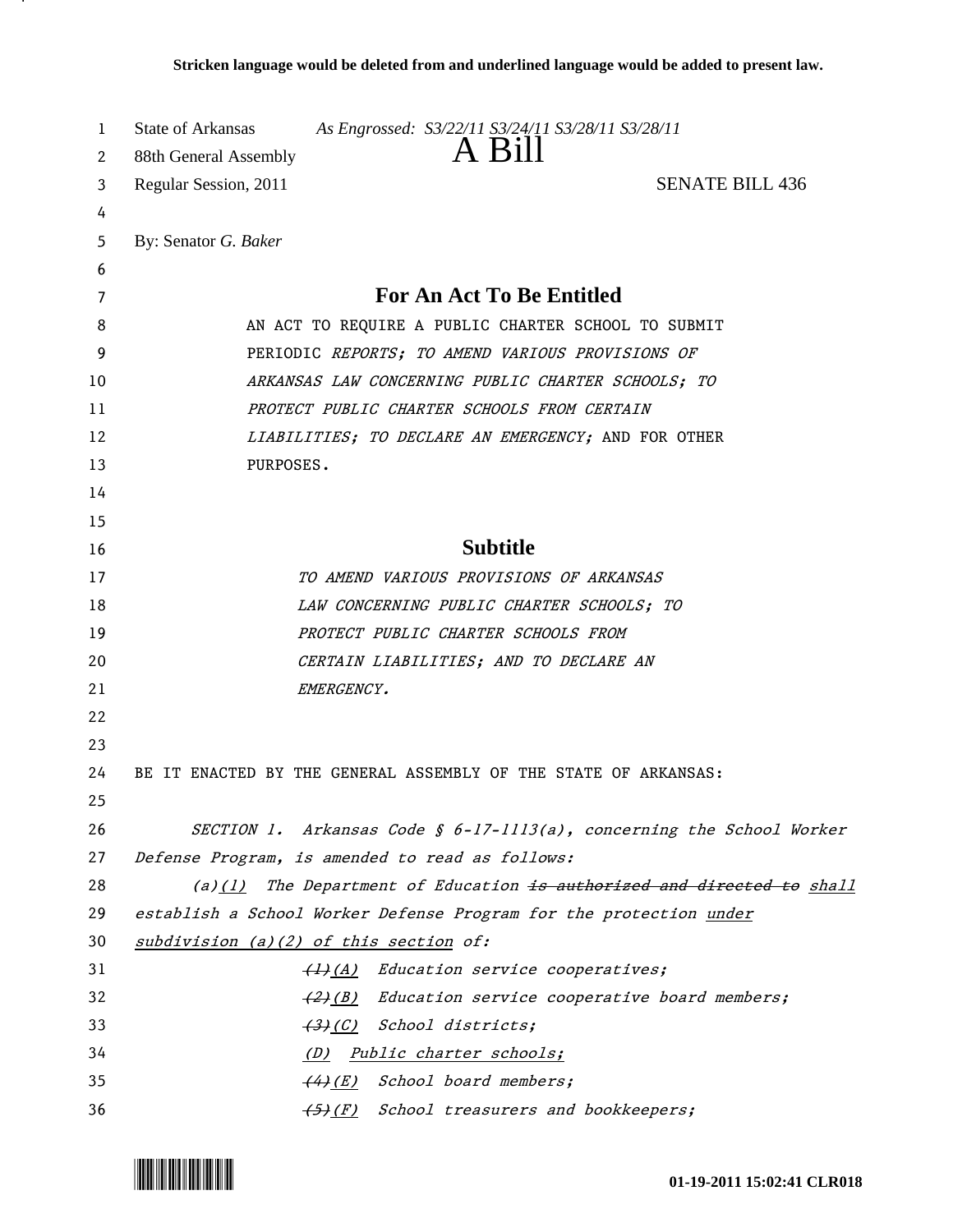1  $(6)(G)$  School nurses; 2 (7)(H) School secretaries; 3 (8)(I) Substitute teachers; 4 (9)(J) Authorized volunteers; 5 (10)(K) Volunteers in a registered volunteers program;  $(HL)(L)$  School custodians; 7 (12)(M) Food service workers employed by public schools; 8 (13)(N) Bus drivers and mechanics employed by public 9 schools; 10  $\left(14\right)(0)$  Maintenance personnel employed by public schools; 11 (15)(P) Each employee of the following who is required to 12 hold a teaching certificate issued by the department: 13  $(A)$  (i) A public school district; 14 (B)(ii) The Arkansas School for Mathematics, 15 Sciences, and the Arts; 16 (G)(iii) The Arkansas School for the Deaf; and 17  $\left\{\frac{D}{U}(iv)\right\}$  The Arkansas School for the Blind, 18 who is required to hold a teaching certificate issued by the department; 19 (Q) A public charter school teacher; 20 (16)(R) Each teacher's aide and each student teacher: 21  $(A)/(i)$  In a public school district; 22 (ii) In a public charter school; 23 (B)(iii) In the Arkansas School for Mathematics, 24 Sciences, and the Arts; 25  $\left\{\left(\frac{G}{U}\right)\right\}$  In the Arkansas School for the Deaf; or and 26  $\leftarrow$   $\leftarrow$   $\leftarrow$   $\leftarrow$   $\leftarrow$   $\leftarrow$   $\leftarrow$   $\leftarrow$   $\leftarrow$   $\leftarrow$   $\leftarrow$   $\leftarrow$   $\leftarrow$   $\leftarrow$   $\leftarrow$   $\leftarrow$   $\leftarrow$   $\leftarrow$   $\leftarrow$   $\leftarrow$   $\leftarrow$   $\leftarrow$   $\leftarrow$   $\leftarrow$   $\leftarrow$   $\leftarrow$   $\leftarrow$   $\leftarrow$   $\leftarrow$   $\leftarrow$   $\leftarrow$   $\leftarrow$   $\leftarrow$   $\leftarrow$   $\leftarrow$   $\leftarrow$   $\$ 27  $(17)(S)$  Each member of the dormitory staff of: 28  $(A)$  (i) The Arkansas School for Mathematics, 29 Sciences, and the Arts; 30 (B)(ii) The Arkansas School for the Deaf; or and 31  $\left\{\frac{G}{i}i\right\}$  The Arkansas School for the Blind,. 32 (2) This section provides protection against civil liability, 33 attorney's fees, and costs of defense for acts or omissions of each employee 34 or volunteer in the performance of his or her duties as a volunteer or his or 35 her official duties as a school employee, including civil liability for 36 administering corporal punishment to students, in the amount of two hundred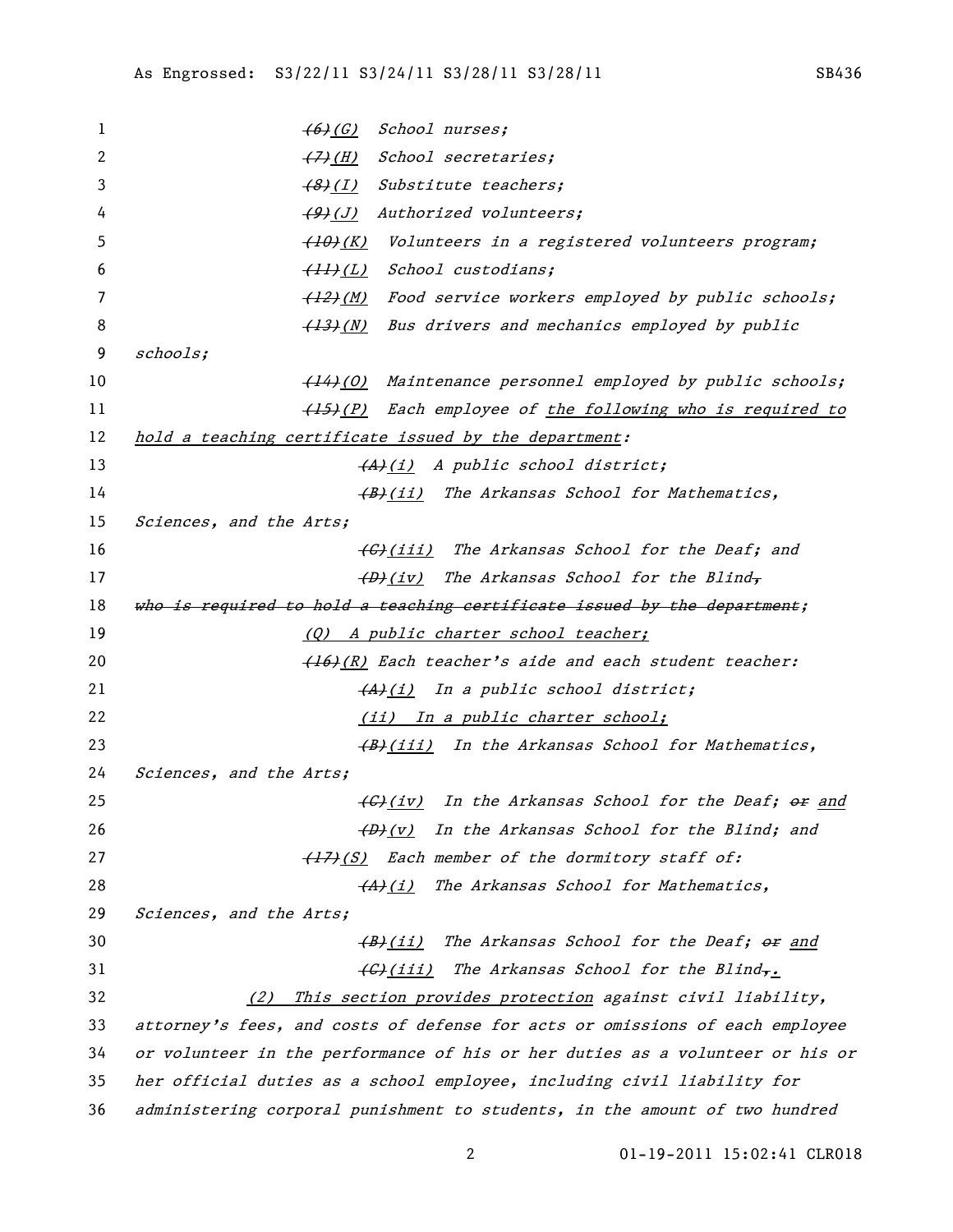fifty thousand dollars (\$250,000) for incidents which occurred prior to July 1, 1999, and one hundred fifty thousand dollars (\$150,000) for each incident which occurs after June 30, 1999. 5 SECTION 2. Arkansas Code  $\oint$  6-20-2305(b)(4)(B)(i)(a), concerning national school lunch state categorical funding, is amended to read as follows: 8 (B)(i)(a)(1) Except as provided under subdivision 9 (b)(4)(B)(i)(c) of this section,  $Rational$  national school lunch state 10 categorical funding under this subdivision  $(b)(4)$  shall be based on the number of national school lunch students for the immediately preceding school 12 year determined under § 6-20-2303(12)(A). (b) If the school district is participating under 42 U.S.C. § 1759a, funding under this subdivision (b)(4) is based on 15 the percentage determined in  $\zeta$  6-20-2303(12)(B) multiplied by the number of enrolled students for the immediately preceding school year. 17 (c) The per-student national school lunch state categorical funding for an open-enrollment public charter school shall 19 be based upon the current school year enrollment: (1) In the initial year of operation for an open-enrollment public charter school; or (2) In a year in which an open-23 enrollment public charter school adds a grade. SECTION 3. Arkansas Code Title 6, Chapter 23, Subchapter 1 is amended to add an additional section to read as follows: 6-23-107. Reporting requirements. (a) Within ten (10) calendar days of the close of the first quarter of each school year, a public charter school shall submit a written report to the Department of Education that contains the following information for the current school year: (1) The number of applications for enrollment received; (2) The number of applicants with a disability identified under the Individuals with Disabilities Act, 20 U.S.C. § 1400 et seq.; and (3) The number of applications for enrollment the public charter school denied and an explanation of the reason for each denial.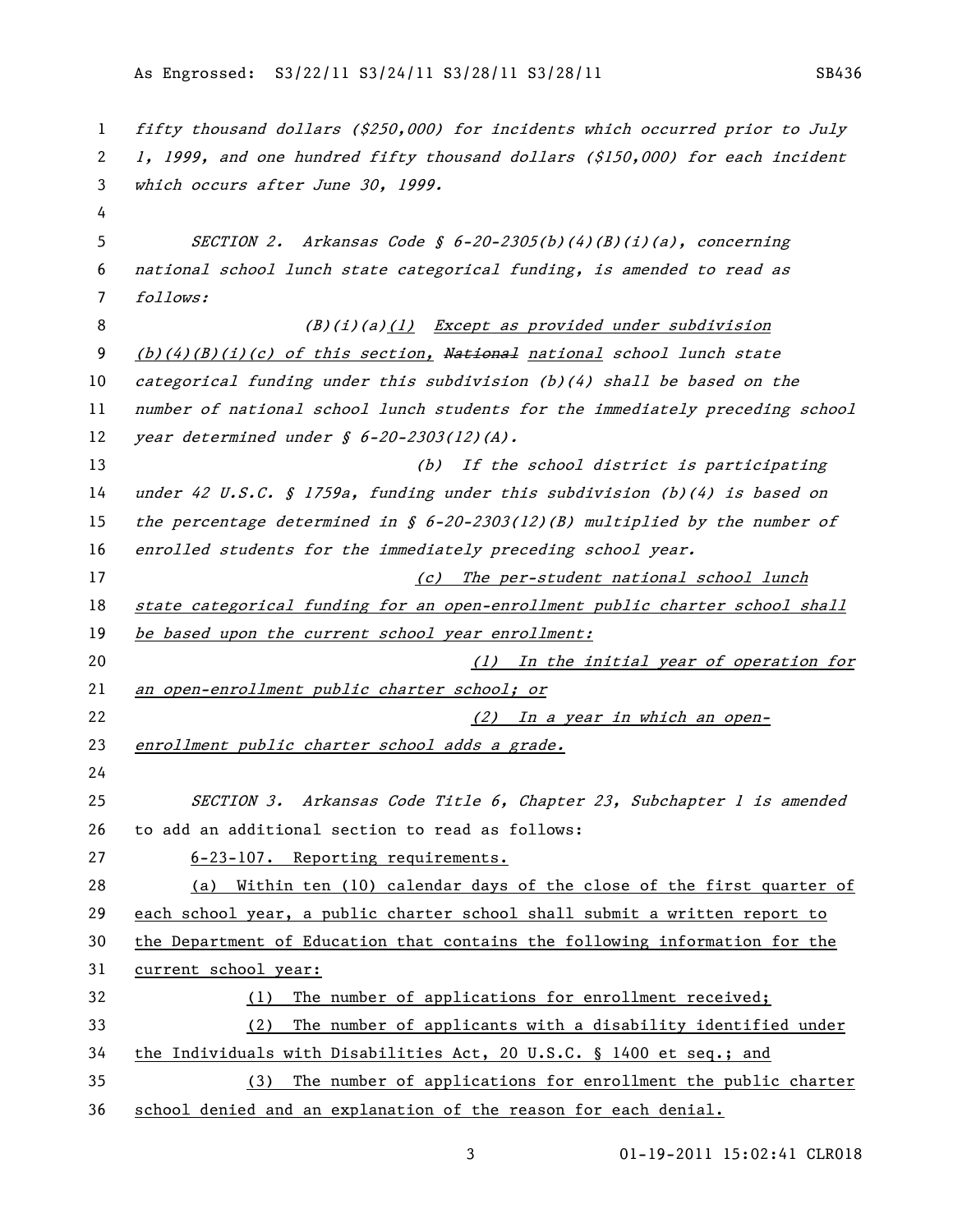| 1              | Within ten (10) calendar days of the close of the fourth quarter<br>(b)        |
|----------------|--------------------------------------------------------------------------------|
| 2              | of each school year, a public charter school shall submit a written report to  |
| 3              | the department that contains the following information for the current school  |
| 4              | year:                                                                          |
| 5              | The number of students in each of the following categories:<br>(1)             |
| 6              | (A) Students who dropped out of the public charter school                      |
| $\overline{7}$ | during the school year;                                                        |
| 8              | Students who were expelled during the school year by<br>(B)                    |
| 9              | the public charter school; and                                                 |
| 10             | (C) Students who were enrolled in the public charter                           |
| 11             | school but for a reason other than those cited in subdivisions $(b)(1)(A)$ and |
| 12             | (B) did not complete the school year at the public charter school; and         |
| 13             | $(2)(A)$ For all students enrolled in the public charter school,               |
| 14             | the scores for assessments required under the Arkansas Comprehensive Testing,  |
| 15             | Assessment, and Accountability Program Act, § 6-15-401 et seq., including      |
| 16             | without limitation benchmark assessments and end-of-course assessments.        |
| 17             | (B) If there is any discrepancy in the number of students                      |
| 18             | for whom scores are reported under this subdivision $(b)(2)$ and the number of |
| 19             | students enrolled at the beginning of the school year, the public charter      |
| 20             | school shall explain in the report the reason for the discrepancy.             |
| 21             | (c) The department shall not exempt a public charter school from the           |
| 22             | reporting required under this section.                                         |
| 23             | The department shall publish a copy of each report on the<br>(d)               |
| 24             | department's website.                                                          |
| 25             | (e) If a public charter school fails to comply with this section, the          |
| 26             | department shall note the failure in the annual evaluation of the public       |
| 27             | charter school.                                                                |
| 28             |                                                                                |
| 29             | SECTION 4. Arkansas Code § $6-23-301(c)$ , concerning the requirement for      |
| 30             | a petition indicating parental support for an open-enrollment public charter   |
| 31             | school is repealed:                                                            |
| 32             | (e) As part of the application procedure, the state board may require          |
| 33             | a petition supporting a charter for an open-enrollment public charter school   |
| 34             | signed by a specified number of parents or guardians of school age children    |
| 35             | residing in the area in which an open-enrollment public charter school is      |
| 36             | proposed, or it may hold a public hearing to determine parental support for    |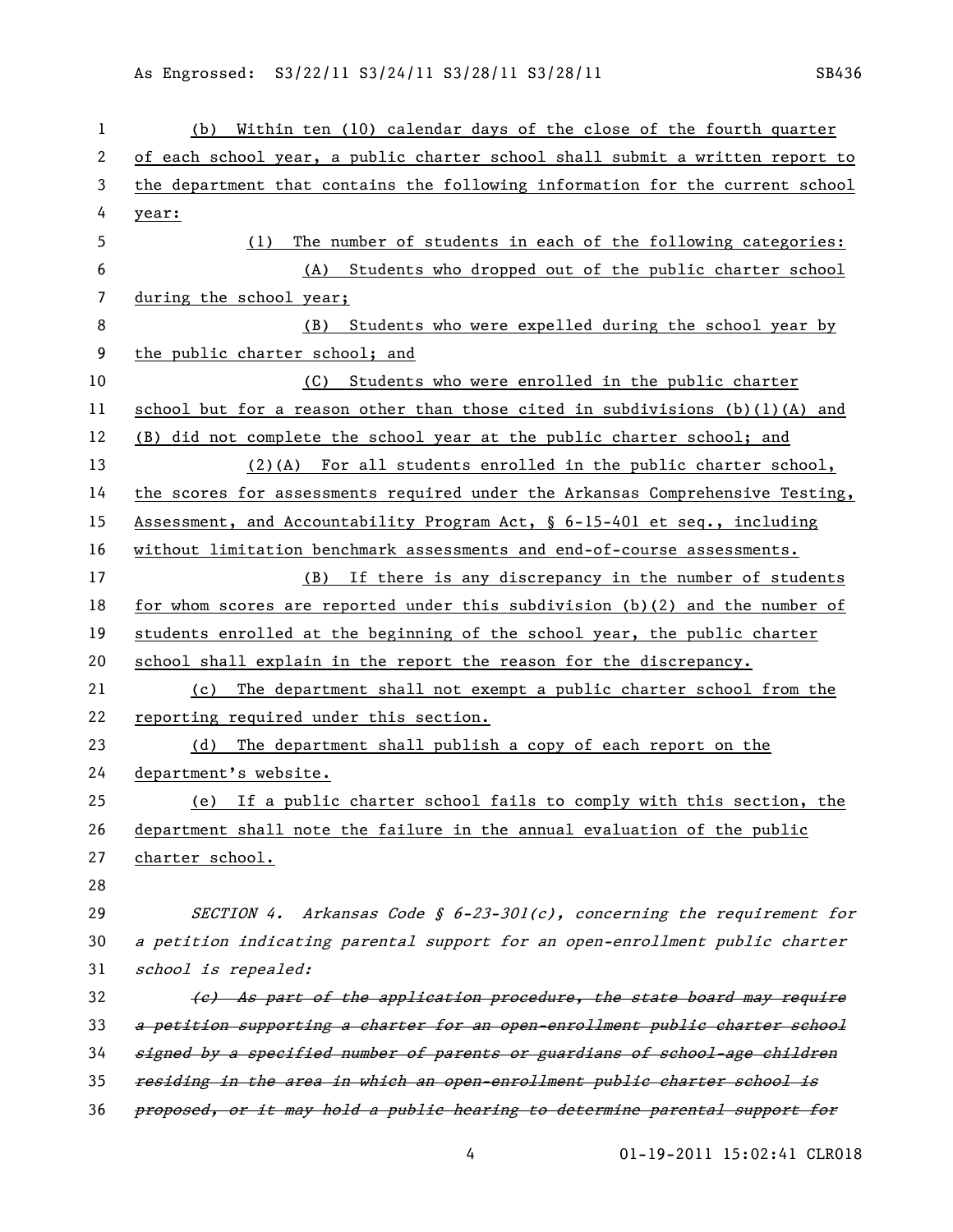the school. SECTION 5. Arkansas Code § 6-23-302 is amended to read as follows: 6-23-302. Application for an open-enrollment public charter school. (a) Pursuant to the provisions of this chapter, an eligible entity may apply to the State Board of Education to grant a charter for an open- enrollment public charter school to operate in a facility of a commercial or nonprofit entity or a public school district. (b) The application to the state board for an open-enrollment public charter school shall be made in accordance with a schedule approved by the state board. 12 (c) The application shall: (1)(A) Describe the results of a public hearing called by the applicant for the purpose of assessing support for an application for an open-enrollment public charter school. (B)(i) Notice of the public hearing shall be published one (1) time a week for three (3) consecutive weeks in a newspaper having general 18 circulation in each the public school district from in which the open-19 enrollment public charter school is likely to draw students for the purpose 20 of enrollment be located. 21 (ii) The last publication of notice shall be no less than seven (7) days prior to the public meeting. (iii) The notice shall not be published in the classified or legal notice section of the newspaper. 25 (*iv)* The notice shall be published in no less than 26 ten-point type and shall be no less than two by four inches  $(2'$ ' x  $4'$ ') or 27 four by two inches  $(4'') \times 2''$ . (C)(i) Within seven (7) calendar days following the first 29 publication of notice required under subdivision  $(c)(1)(B)$  of this section, letters announcing the public hearing shall be sent to the superintendent of each of the public school districts from which the open-enrollment public charter school is likely to draw students for the purpose of enrollment and the superintendent of any public school district that is contiguous to the public school district in which the open-enrollment public charter school will be located. (ii) An affected school district may submit written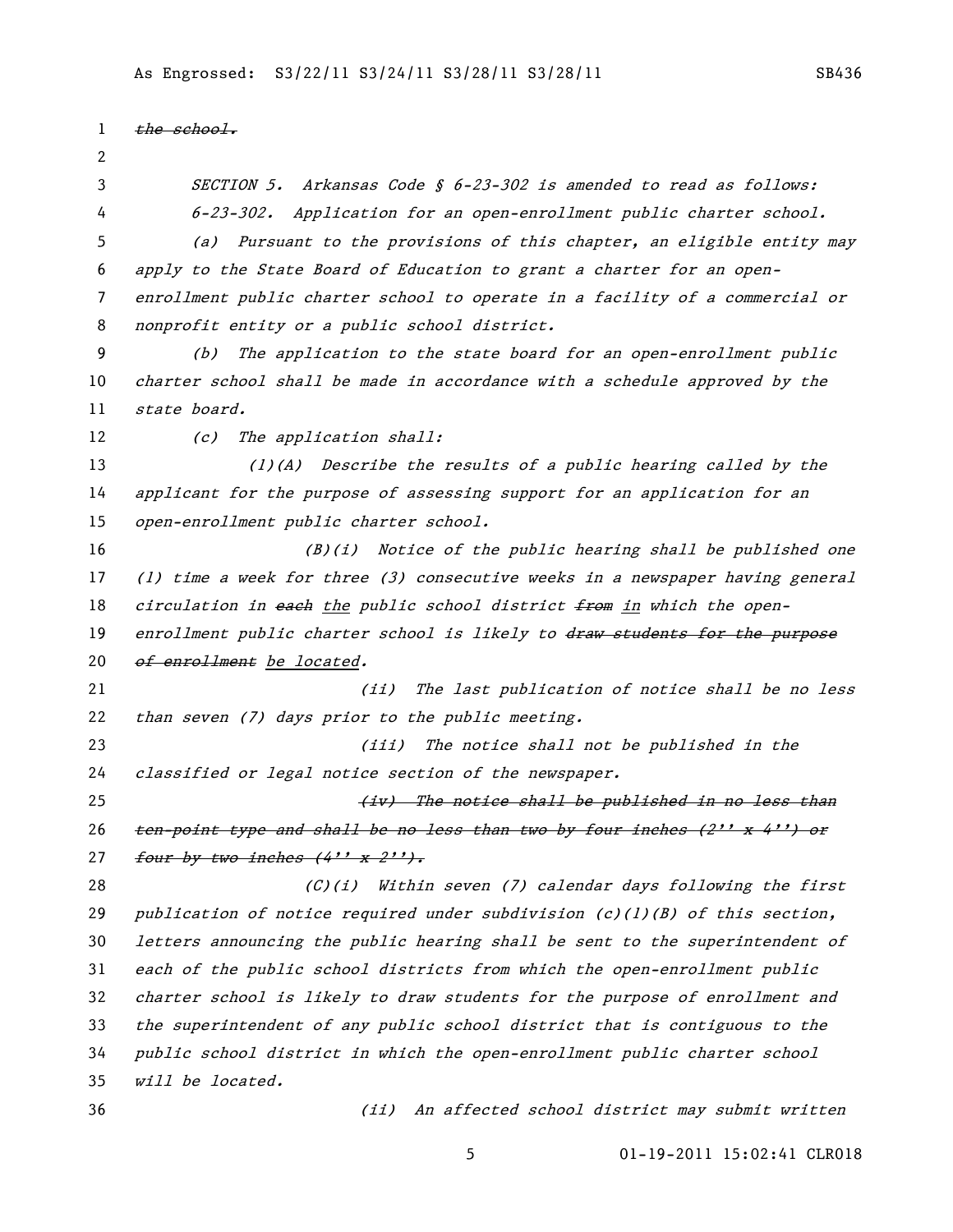comments concerning the application to the state board to be considered at 2 the time of the state board's review of the application; (2) Describe a plan for academic achievement that addresses how the open-enrollment public charter school will improve student learning and 5 meet the state education goals; (3) Outline the proposed performance criteria that will be used during the initial five-year period of the open-enrollment public charter school operation to measure its progress in improving student learning and meeting or exceeding the state education goals; (4) List the specific provisions of this title and the specific rules and regulations promulgated by the state board from which the open-12 enrollment public charter school seeks to be exempted; (5)(A) Describe the facility to be used for the open-enrollment 14 public charter school and state the facility's current use and the facility's 15 use for the immediately preceding three (3) years. (B) If the facility to be used for an open-enrollment public charter school is a public school district facility, the open- enrollment public charter school must operate in the facility in accordance with the terms established by the local school board of the public school district in an agreement governing the relationship between the open- enrollment public charter school and the public school district. 22 (C) If the facility that will be used for the open- enrollment public charter school is owned by or leased from a sectarian organization, the terms of the facility agreement must be disclosed to the 25 state board; and (6) Include a detailed budget and a governance plan for the operation of the open-enrollment public charter school. 28 (d)(1)(A) The application  $shall$  be first may be reviewed and approved by the local school board of the public school district in which the proposed open-enrollment public charter school will operate. (B) The applicant may submit to the state board for expedited review an application approved by the local school board under 33 subdivision  $(d)(1)(A)$  of this section. (2)(A) However, if the local school board disapproves the application, the applicant shall have an immediate right to proceed with a written notice of appeal to the state board.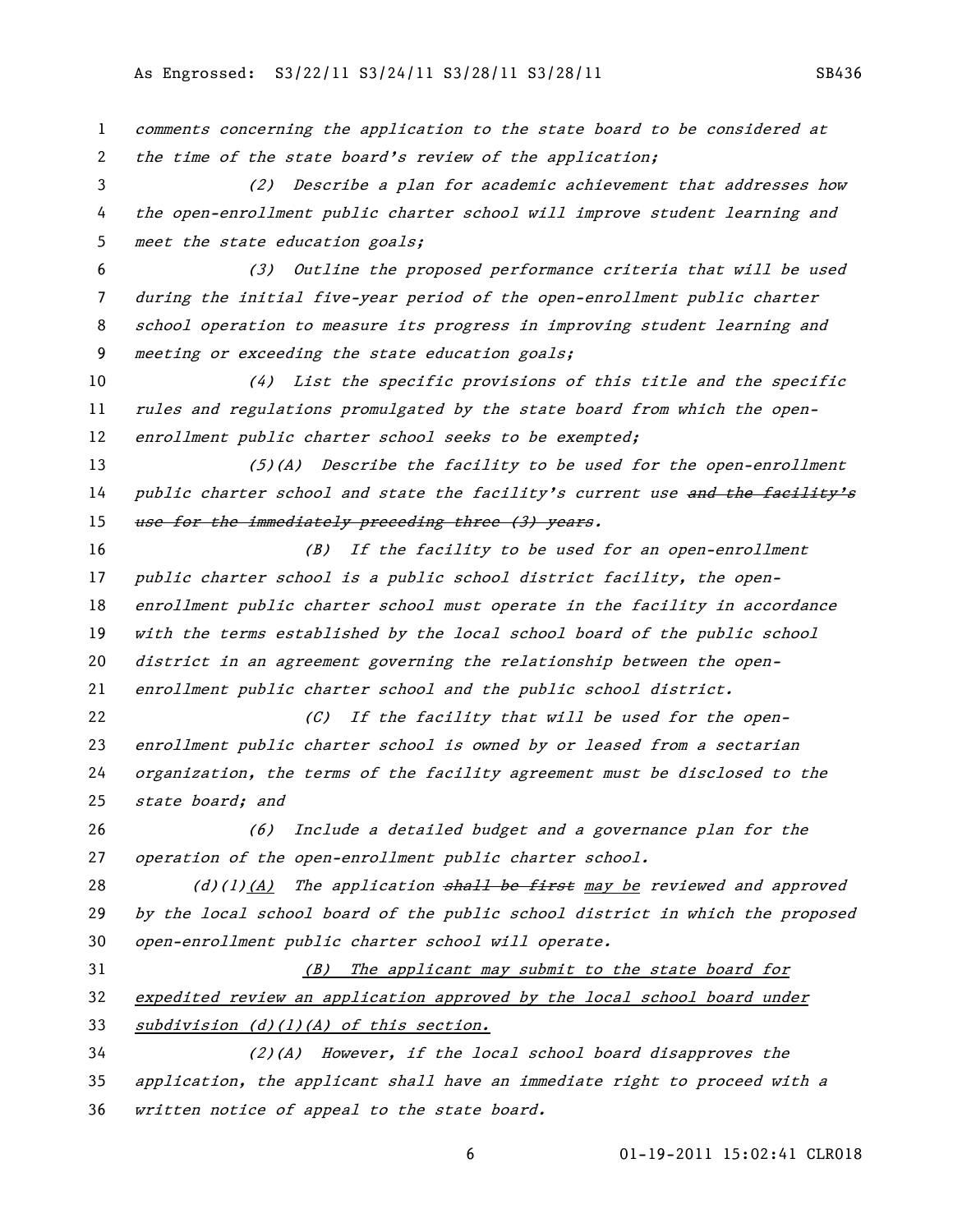1 (B) The state board shall hold a hearing within forty-five 2 (45) calendar days after receipt of the notice of appeal or a request for 3 review. 4 (C) All interested parties may appear at the hearing and 5 present relevant information regarding the application. 6 (e) A certified licensed teacher employed by a public school district 7 in the school year immediately preceding the effective date of a charter for 8 an open-enrollment public charter school operated at a public school facility 9 may not be transferred to or be employed by the open-enrollment public 10 charter school over the certified licensed teacher's objections. 11 12 SECTION 6. Arkansas Code § 6-23-304(d), concerning the requirements 13 for approval of an open-enrollment public charter school, is amended to read 14 as follows: 15 (d)(1) The General Assembly recognizes by established relevant 16 demonstrated educational accountability measures that the Knowledge Is Power 17 Program (KIPP) Delta College Preparatory Open-Enrollment Charter School has: 18 (A) Improved student learning through innovative ideas and 19 techniques; 20 **120 Construments** (B) Increased learning opportunities for all students; and 21 (C) Created special emphasis on expanded learning 22 experiences for students who were previously identified as low-achieving, 23 (2) As a result, the Knowledge Is Power Program is recognized as 24 an effective method for: 25 **(A)** Meeting the statutory intent of this chapter; 26 (B) Closing the achievement gap in public schools for 27 economically disadvantaged, racial, and ethnic subgroups, which is addressed 28 by the Arkansas Comprehensive Testing, Assessment, and Accountability Program 29 Act,  $$6-15-401$  et seq., and  $$6-15-1601$  et seq.; and 30 **120 Construents an alternative education that has** the *CO Otherwise providing an alternative education that has* 31 been proven adequate and equitable to Arkansas students. 32  $(3)$ (d) Therefore, a A charter applicant that receives an approved 33 open-enrollment public charter may petition the state board for additional 34 licenses to establish an open-enrollment public charter school in any of the 35 various congressional districts in Arkansas if the applicant meets the 36 following conditions, subject to the normal application, review, and approval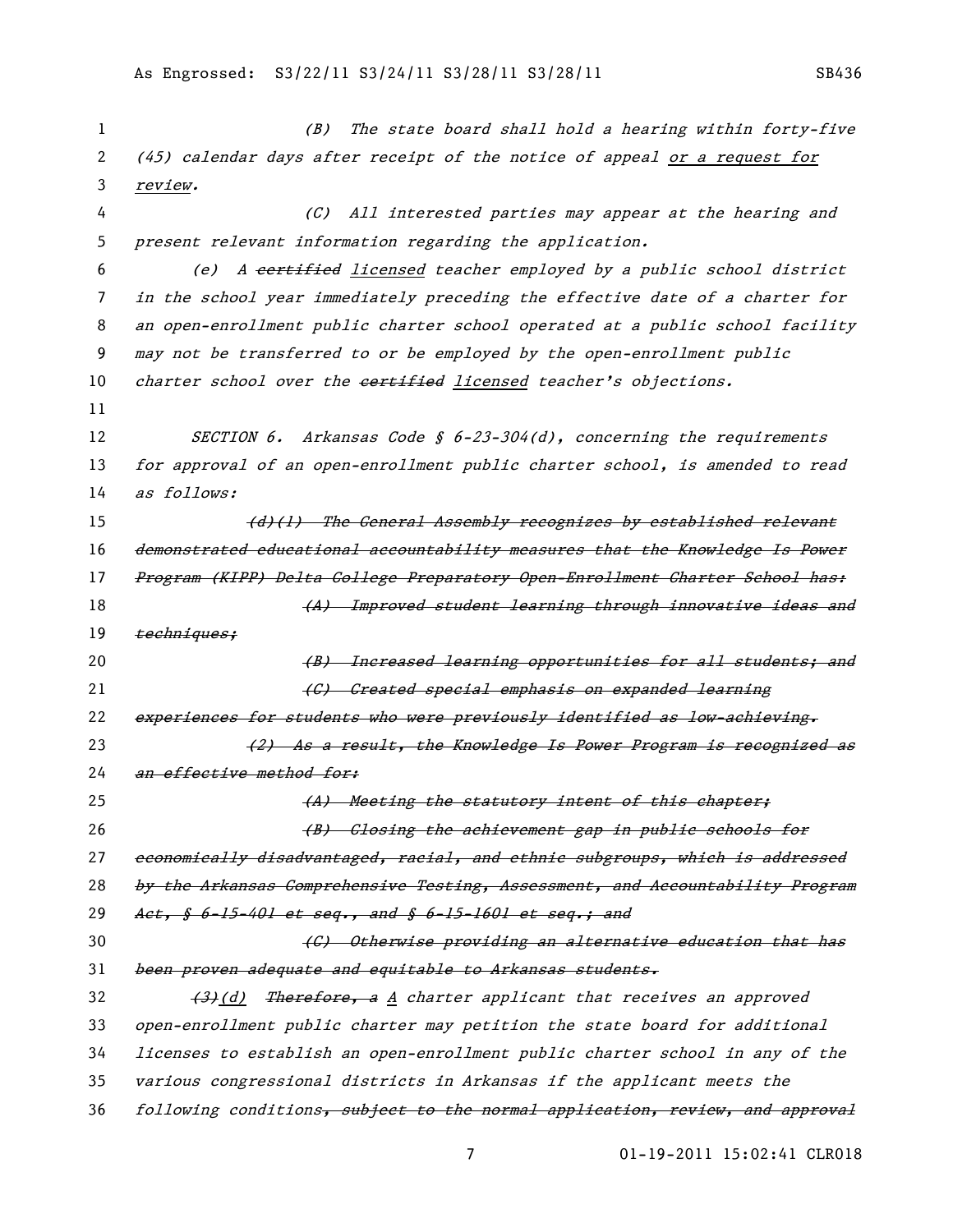| 1      | process of the state board:                                                                 |
|--------|---------------------------------------------------------------------------------------------|
| 2      | (A)(1) The approved open-enrollment public charter applicant has                            |
| 3      | demonstrated success in student achievement gains, as defined by the state                  |
| 4      | board;                                                                                      |
| 5      | The approved open-enrollment public charter applicant has<br>$\left(\frac{B}{2}\right)$ (2) |
| 6      | not:                                                                                        |
| 7      | $\overline{f(t) - f(z)}$ Been subject to any disciplinary action by the                     |
| 8      | state board;                                                                                |
| 9      | (ii)(B) Been classified as in school improvement or                                         |
| 10     | academic or fiscal distress; and                                                            |
| 11     | (iii)(C) Had its open-enrollment public charter                                             |
| 12     | placed on charter school probation or suspended or revoked under § 6-23-105;                |
| 13     | and                                                                                         |
| 14     | The state board determines in writing by majority of a<br><del>(C)</del> (3)                |
| 15     | quorum of the state board present that the open-enrollment public charter                   |
| 16     | applicant has generally established the educational program results and                     |
| 17     | criteria set forth in this subdivision (d)(3) subsection.                                   |
| 18     |                                                                                             |
| 19     | SECTION 7. Arkansas Code $\oint$ 6-23-306(14), concerning admissions                        |
| 20     | requirements in an application for an open-enrollment public charter school,                |
| 21     | is amended to read as follows:                                                              |
| 22     | (14)(A) Specify methods for applying for admission, enrollment                              |
| 23     | criteria, and student recruitment and selection processes.                                  |
| 24     | $(B)(i)(a)$ Except as provided in subdivision (14)(C) of                                    |
| 25     | this section, if more eligible students apply for a first-time admission than               |
| 26     | the open-enrollment public charter school is able to accept by the annual                   |
| 27     | deadline that the open-enrollment public charter school has established for                 |
| 28     | the receipt of applications for the next school year, the open-enrollment                   |
| 29     | public charter must require the open-enrollment public charter school to use                |
| 30     | a random, anonymous student selection method that shall be described in the                 |
| 31     | charter application.                                                                        |
| 32     | (b)(1) If there are still more applications                                                 |
| 33     | for admissions than the open-enrollment public charter school is able to                    |
| 34     | accept after the completion of the random, anonymous student selection                      |
| 35     | method, then the open-enrollment public charter school shall place the                      |
| $\sim$ |                                                                                             |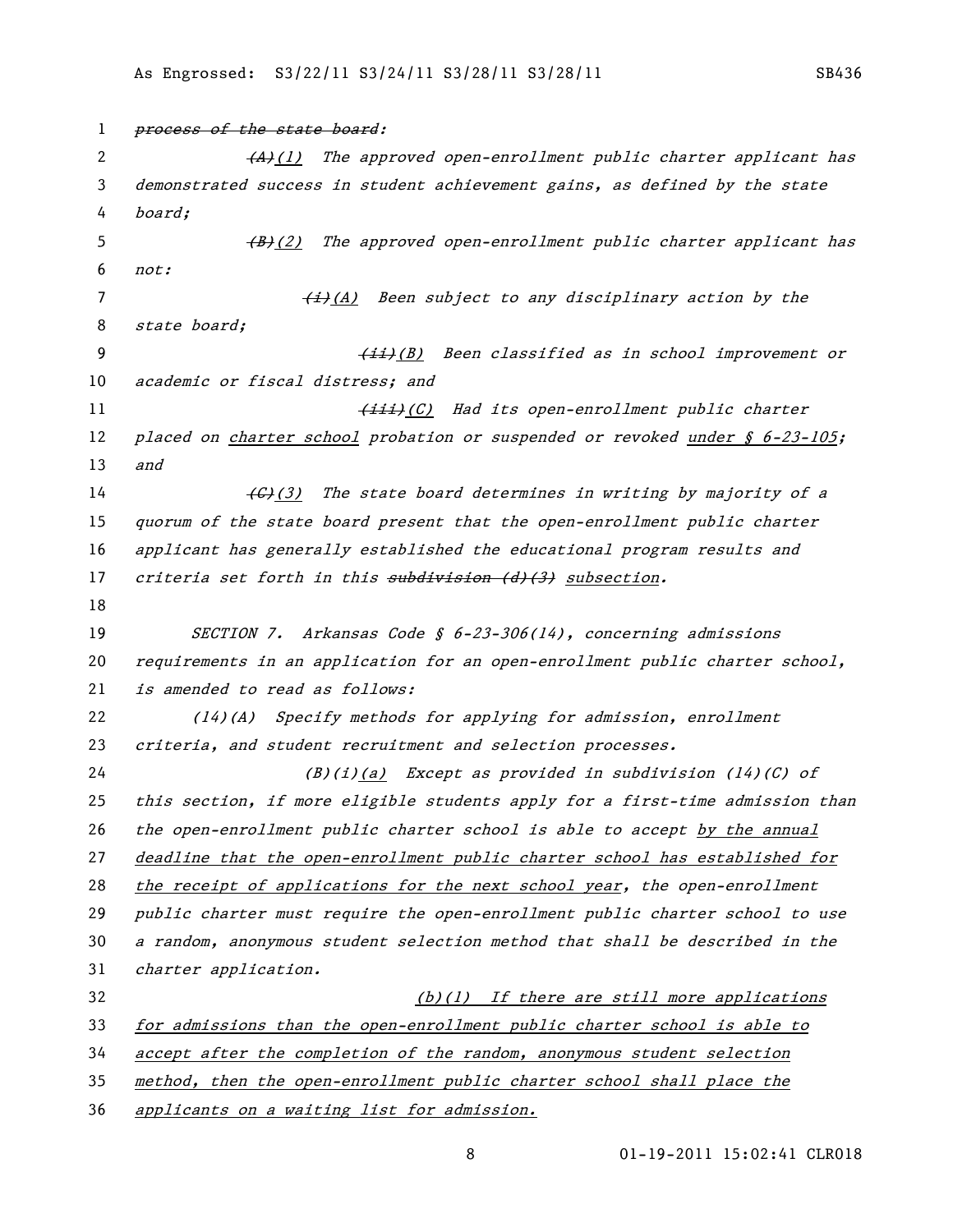| 1  | The waiting list is valid until the<br>(2)                                         |
|----|------------------------------------------------------------------------------------|
| 2  | next time the open-enrollment public charter school is required to conduct a       |
| 3  | random, anonymous student selection.                                               |
| 4  | However, an open-enrollment public charter<br>(iii)                                |
| 5  | school may allow a preference for:                                                 |
| 6  | $(a)(1)$ Children of the founding members of the                                   |
| 7  | eligible entity.                                                                   |
| 8  | The number of enrollment preferences<br>(2)                                        |
| 9  | granted to children of founding members shall not exceed ten percent ( $10\%$ ) of |
| 10 | the total number of students enrolled in the open-enrollment public charter        |
| 11 | school; and                                                                        |
| 12 | Siblings of students currently enrolled in<br>(b)                                  |
| 13 | the open-enrollment public charter school.                                         |
| 14 | The open-enrollment public charter may allow use of a<br>(C)                       |
| 15 | weighted lottery in the student selection process only when necessary to           |
| 16 | comply with a:                                                                     |
| 17 | Federal court order; or<br>(i)                                                     |
| 18 | (ii) Federal administrative order issued by an                                     |
| 19 | appropriate federal agency having proper authority to enforce remedial             |
| 20 | measures necessary to comply with Title VI of the federal Civil Rights Act of      |
| 21 | 1964, Title IX of the federal Education Amendments of 1972, the equal              |
| 22 | protection clause of the Fourteenth Amendment to the United States                 |
| 23 | Constitution, a court order, or a federal or state law requiring                   |
| 24 | desegregation, as permitted by the Charter Schools Program, Title V, Part B,       |
| 25 | Non-Regulatory Guidance of the United States Department of Education, July,        |
| 26 | <del>2004</del> ; and                                                              |
| 27 |                                                                                    |
| 28 | Arkansas Code § 6-23-307 is amended to read as follows:<br><i>SECTION 8.</i>       |
| 29 | 6-23-307. Renewal of charter.                                                      |
| 30 | After the initial five-year period of an open-enrollment public                    |
| 31 | charter, the State Board of Education is authorized to may renew the open-         |
| 32 | enrollment public charter on a one-year or multiyear basis, not to exceed          |
| 33 | five (5) twenty (20) years.                                                        |
| 34 |                                                                                    |
| 35 | SECTION 9. Arkansas Code § $6-23-402(b)(2)$ , concerning enrollment                |
| 36 | numbers and deadlines for open-enrollment public charter schools, is amended       |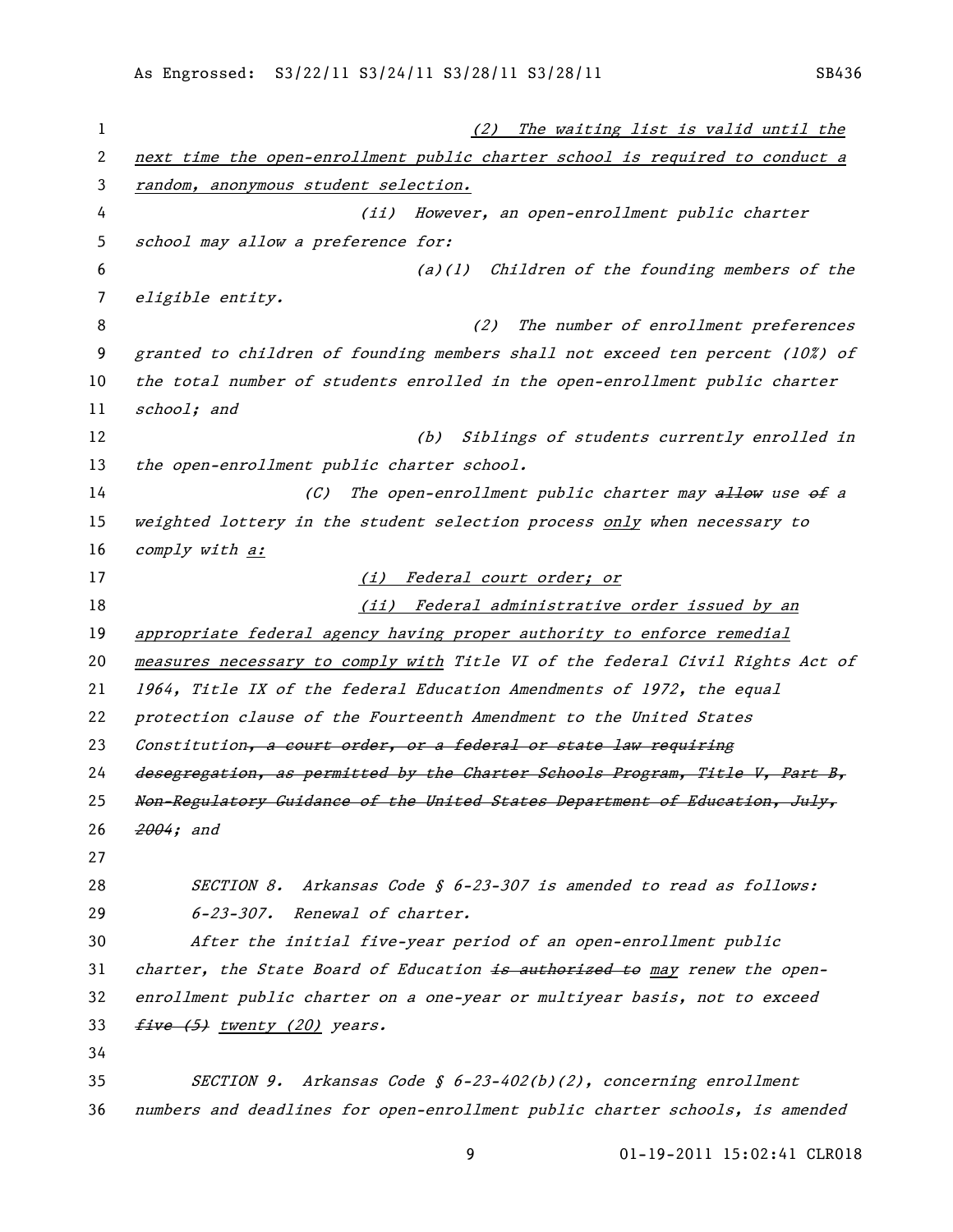```
1 to read as follows:
2 (2) However, if a student enrolled by July 30 should no longer 
3 choose to attend the open-enrollment public charter school or if the open-
4 enrollment public charter school has not yet met its enrollment cap, the
5 open-enrollment public charter school may enroll a number of replacement 
6 student or additional students not to exceed the enrollment cap of the open-
7 enrollment public charter school.
8
9 SECTION 10. Arkansas Code § 6-23-404(b), concerning the annual
10 evaluation of open-enrollment public charter schools, is amended to read as 
11 follows:
12 (b) An annual evaluation shall include, but not be limited to, without
13 limitation consideration of:
14 (1) Student scores under the statewide assessment program 
15 described in § 6-15-433;
16 (2) Student attendance;
17 (3) Student grades;
18 (4) Incidents involving student discipline;
19 (5) Socioeconomic data on students' families;
20 (6) Parental satisfaction with the schools: and
21 (7) Student satisfaction with the schools; and
22 (8) The open-enrollment public charter school's compliance with 
23 § 6-23-107.
24
25 SECTION 11. Arkansas Code Title 6, Chapter 23, Subchapter 4, is
26 amended to add additional sections to read as follows:
27 6-23-405. Monthly reports.
28 An open-enrollment public charter school in its initial school year of 
29 operation shall provide monthly reports on its enrollment status and 
30 compliance with its approved budget for the current school year to the 
31 Department of Education.
32
33 6-23-406. Department of Education review.
34 The Department of Education shall:
35 (1) Conduct an end-of-semester review of each open-enrollment 
36 public charter school that is in its initial school year of operation at the
```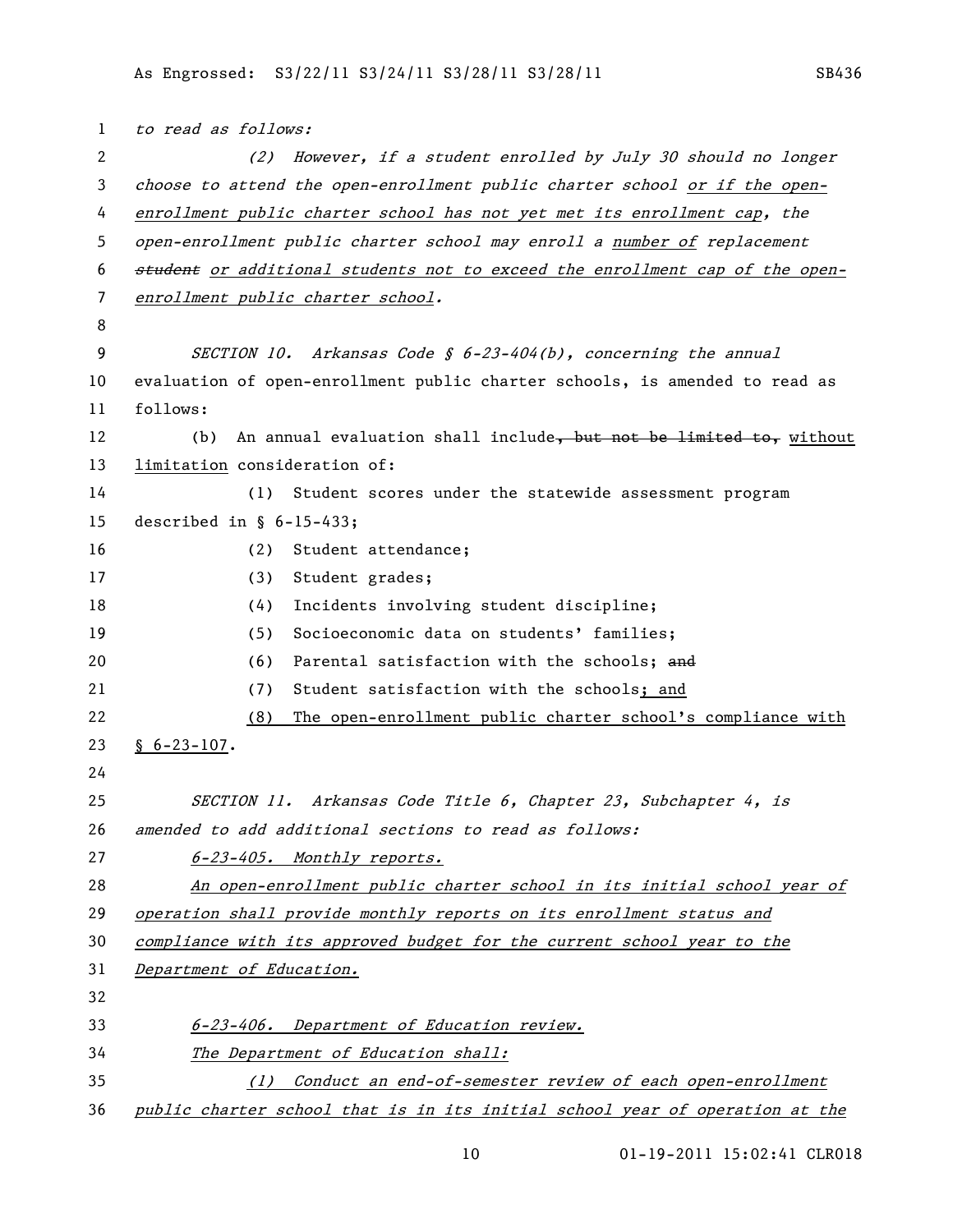| $\mathbf{1}$ | end of the first semester and at the end of the school year; and              |
|--------------|-------------------------------------------------------------------------------|
| 2            | Report to the State Board of Education on the open-<br>(2)                    |
| 3            | enrollment public charter school's:                                           |
| 4            | Overall financial condition; and<br>(A)                                       |
| 5            | Overall condition of student enrollment.<br>(B)                               |
| 6            |                                                                               |
| 7            | SECTION 12. Arkansas Code § $6-23-501(a)(2)(A)(i)$ , concerning funding       |
| 8            | for open-enrollment public charter schools, is amended to read as follows:    |
| 9            | The initial funding estimate shall be based on<br>(i)                         |
| 10           | enrollment as of July 30 preceding the school year in which the students are  |
| 11           | to attend classes July 1 of the current school year;                          |
| 12           |                                                                               |
| 13           | SECTION 13. Arkansas Code $\oint$ 6-23-501(a)(3)(A), concerning funding for   |
| 14           | open-enrollment public charter schools, is amended to read as follows:        |
| 15           | National school lunch state categorical funding under § 6-<br>(3)             |
| 16           | 20-2305(b)(4) shall be provided to an open-enrollment public charter school   |
| 17           | as follows:                                                                   |
| 18           | For the first year of operation and in any year when a<br>(A)                 |
| 19           | grade is added, free or reduced-price meal eligibility data as reported by    |
| 20           | October 1 of the current school year will be used to calculate the national   |
| 21           | school lunch state categorical funding under the state board rules governing  |
| 22           | special needs funding; and                                                    |
| 23           |                                                                               |
| 24           | SECTION 14. Arkansas Code $\oint$ 6-23-501(a)(4), concerning professional     |
| 25           | development funding for open-enrollment public charter schools, is amended to |
| 26           | read as follows:                                                              |
| 27           | Professional development funding under § 6-20-2305(b)(5)<br>(4)               |
| 28           | shall be provided to an open-enrollment public charter school for the first   |
| 29           | year of operation and in any year in which a grade is added as follows:       |
| 30           | In the first year of operation the open-enrollment<br>(A)(i)                  |
| 31           | public charter school shall receive professional development funding based    |
| 32           | upon the initial projected enrollment student count as of July 30 preceding   |
| 33           | the school year in which the students are to attend, July 1 of the current    |
| 34           | school year multiplied by the per-student professional development funding    |
| 35           | amount under § 6-20-2305(b)(5) for that school year.                          |
| 36           | (ii) For the second year and each school year                                 |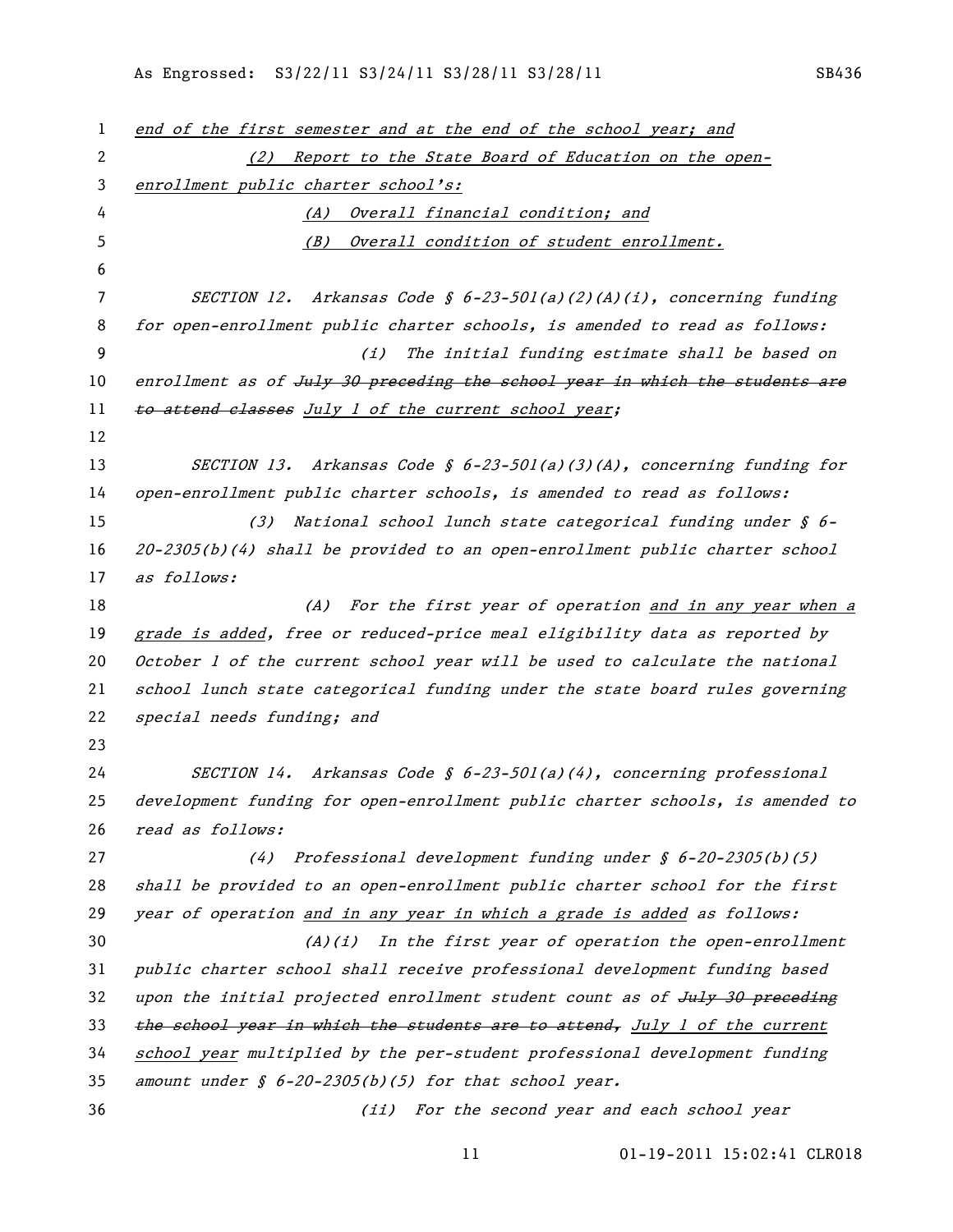## As Engrossed: S3/22/11 S3/24/11 S3/28/11 S3/28/11 SB436

 thereafter, professional development funding will be based upon the previous year's average daily membership multiplied by the per-student professional development funding amount for that school year. SECTION 15. Arkansas Code § 6-23-601(e)(1), concerning the annual evaluation of a limited public charter school, is amended to read as follows: (e)(1) Limited public charter schools shall be evaluated annually by 8 the department based on criteria approved by the state board, including, but 9 not limited to, including without limitation: 10 (A) student Student performance data in order to determine progress in student achievement that has been achieved by the limited public charter school; and (B) The limited public charter school's compliance with § 6-23-107. SECTION 16. Arkansas Code § 10-4-413(b)(1), concerning the audits of schools, is amended to read as follows:  $(b)(1)(A)$  A school may retain the services of a licensed certified public accountant or a licensed accountant in public practice in good standing with the Arkansas State Board of Public Accountancy to conduct an annual financial audit in accordance with auditing standards generally accepted in the United States and Government Auditing Standards issued by the 23 Comptroller General of the United States. (B) If the school is an open-enrollment public charter school in its first year of operation, the Legislative Auditor shall prepare the required annual financial audit for the school unless: (i) The open-enrollment public charter school chooses to retain the services of a licensed certified public accountant or *licensed accountant in public practice under subdivision (b)(1)(A) of this* 30 section; and 31 (ii) The State Board of Education approves the open- enrollment public charter school's use of an entity other than the Legislative Auditor to prepare the annual financial audit. 34 (B)(C) The report shall include a report on internal control over financial reporting and on compliance and other matters based on an audit of financial statements performed in accordance with the Government